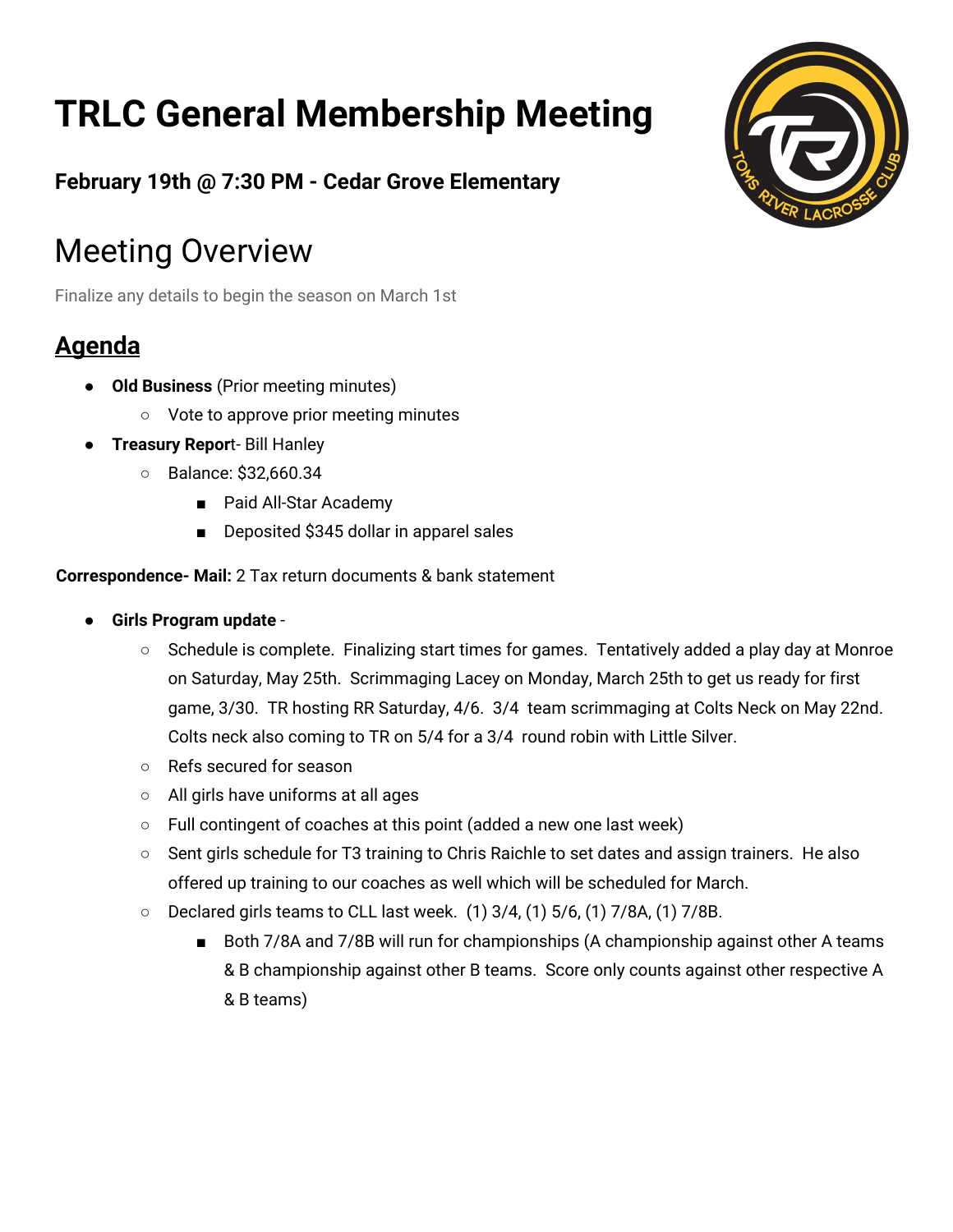- 3/4 CLL girls rules update: 7v7 half field, no calling of 3 second rule, no kicking the ball, goalies optional and must be agreed on prior to game, no scoreboards
- Rosters to be set by 4/1 as per CLL
- Monmouth University has invited the girls team to have a TRLAX day on Saturday, April 13th thanks to Lonell Klina's connections with the university. Watch the game, meet and greet after the game, autographs, etc. Open to all ages.

#### ● **Boys Program update** –

- Schedule is mostly complete… We need to confirm two times on games (@Brick 4/6 Saturday & @ Rumson 4/14 Sunday) The CLL will provide a final listing of teams in each division so we know how many games are required. Waiting on field locations from a couple clubs.
- Rosters are due to the CLL by April 1st.
- 3/4 Rules 7v7 with / without a goalie, kicking the ball, and other rules that they discussed… The Wall CLL rep said she would put together a cheat sheet. (No scoreboards for the 3/4 games)
- Boys At Large Position Dana DeRome, Brian Curry and Steve Daluise both have expressed interest in the position.

#### **● Committee Updates o**

- **○ Facilities**
	- Received all permit from John Etzkorn for fields

#### **○ Registration**

- Coaches 26
- Boys Winter Training- 31
- Clinic-21
- Small Ball-12
- 3/4 Boys- 24
- 3/4 Girls-20
- 5/6 Boys-53
- 5/6 Girls-11
- 7/8 Boys-31
- 7/8 Girls-29
- **Registration Fees Collected** \$33,485
- 3 Registration payments pending.
- **○ Fundraising -**
	- Chipotle Fundraiser March 18, 2019 4-8pm (Hooper Ave)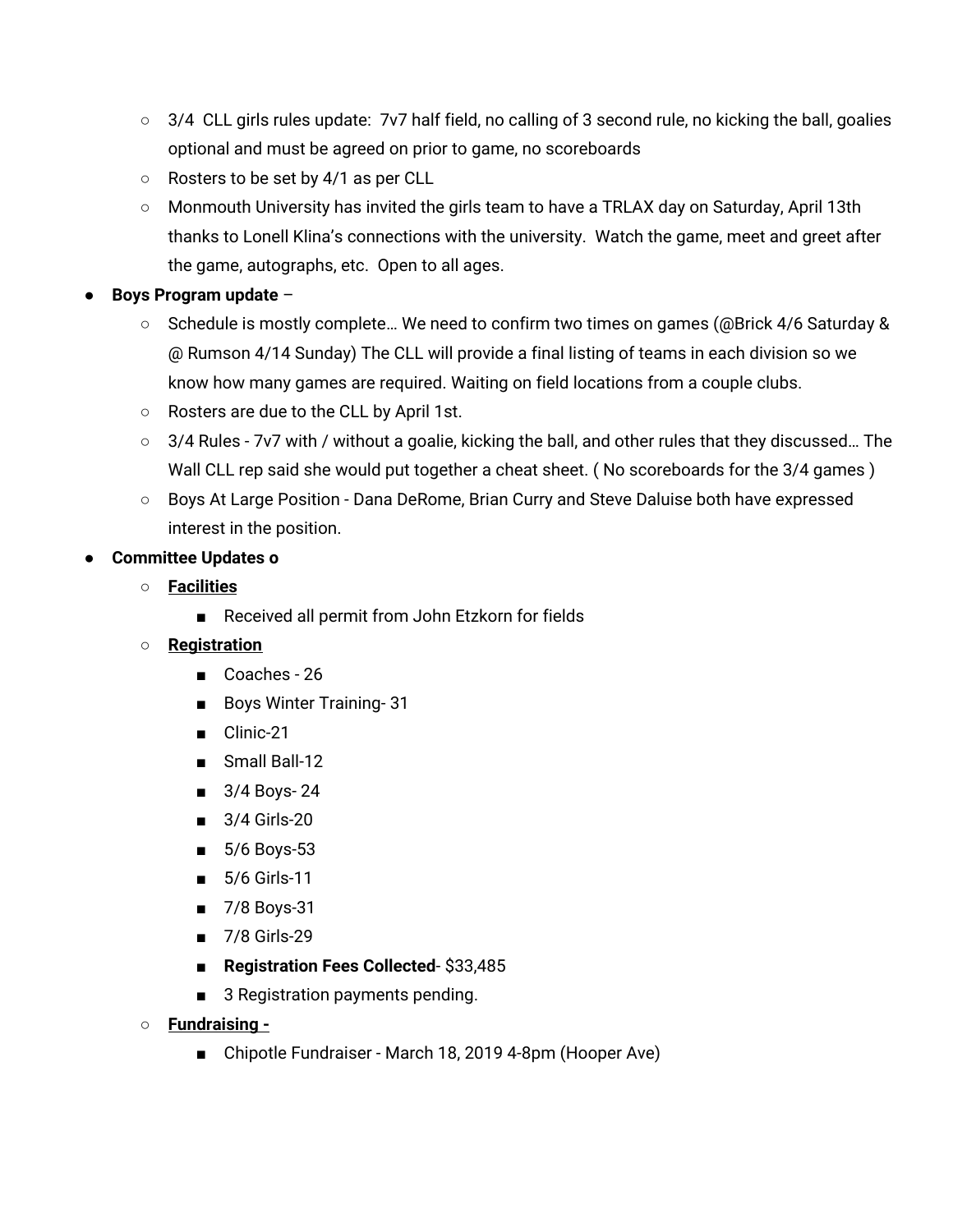- First Class Lacrosse Training
- Kopp Electric- website/email
- Letters sent out to local businesses requesting donations/sponsorship
- Some responses offered gift certificates?
- Amazon Smile

#### ○ **Uniforms/Apparel**

- Uniforms have been ordered for all programs
	- Girls grades 3-8
	- Boys graders 5-8
	- All players will receive a reversible jersey
		- We have some remaining from last year to start us off

#### **○ Concessions**

- Working on food ideas-e.g. getting local business to donate bagels and rolls for early games. Different portable food items- nachos and cheese; walking tacos, plan to grill again.
- Keuring- will get prices for heavy duty/high volume one
- Plan to finalize ideas in next two weeks.
- Opening Budget for Snack Stand... Request funds for next meeting-:)

#### **○ Equipment**

#### ○ **Website/Social/TeamSnap/USLacrosse**

- **■ Website**
	- Clinic Reg Open until 3/15
	- Small Ball Reg and 3rd/4th Reg Open until 2/28
	- Team Store link active through Wednesday 2/20
- **■ Social Media**
	- Facebook Group Is updated
- **■ TeamSnap -**
	- Practices can be loaded into teams schedules. Should be loaded at the TEAM level. **Target Date 2/25**
		- Tom Duffy to send email to coaches on how to enter practice schedules at TEAM level.
	- Need to finalize and load in game locations at LEAGUE level. **Target date 3/1**